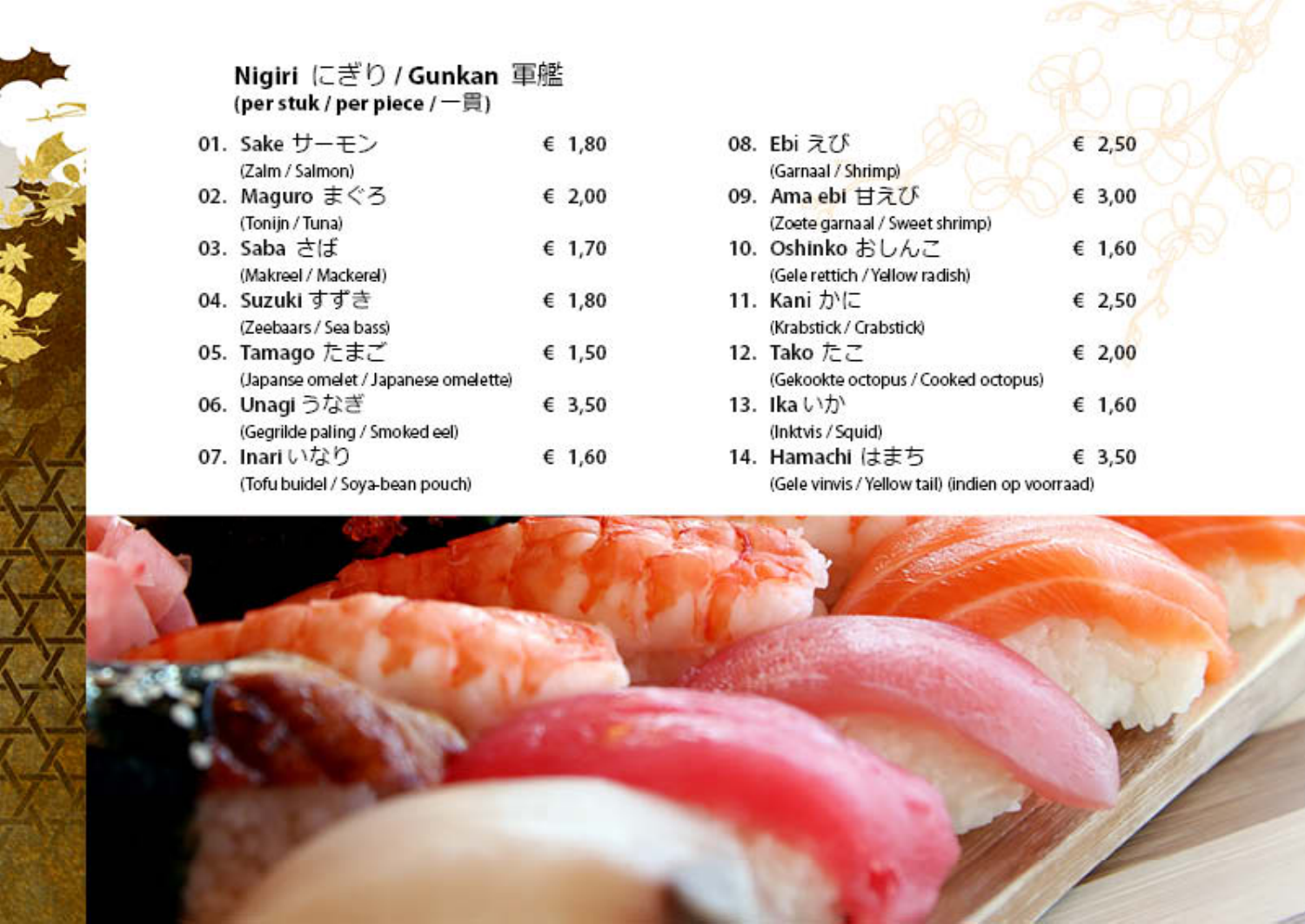15. Hokkigai ほっきがい € 2,50

### (Zaagschelp / Saw scallop)

- 16. Hotategal ほたて € 3,00 (St. Jacobschelp / Coquilles St. Jacques) 17. Sake deluxe さけ盛り合わせ € 2,75 (Zalm, zalmsalade & kaas / Salmon, salmon salad & cheese) 18. Sake colour サーモン・とびこ € 5,50 (Zalm, verschillende gekleurde viskult, 3 stuks / Salmon, different coloured fish eggs, 3 pieces) 19. Sake California サーモン・カリフォルニア € 3,00 (Gerookte zalm met avocado salade /
- Smoked salmon with avocado salad) 20. Cheeseroll チーズ軍艦 € 2,25

(Gerookte zalm met kaas / Smoked salmon with cheese)

| 21. Avocado gunkan アボカド軍艦            | € 2,00 |  |
|--------------------------------------|--------|--|
| (Avocadosalade / Avocado salad)      |        |  |
| 22. Salmon gunkan サーモン軍艦             | € 2,50 |  |
| (Zalmsalade / Salmon salad)          |        |  |
| 23. Tuna gunkan まぐろ軍艦                | € 2,50 |  |
| (Tonijnsalade / Tuna salad)          |        |  |
| 24. Corn gunkan コーン                  | € 2,00 |  |
| (Maïs & krab / Corn & crab)          |        |  |
| 25. Ikura gunkan いくら                 | € 3,00 |  |
| (Zalmkult / Salmon eggs)             |        |  |
| 26. Tobiko gunkan とびこ軍艦              | € 2,50 |  |
| (Viskuit / Fish eggs)                |        |  |
| 27. Wakame gunkan めかぶ                | € 1,80 |  |
| (Japanse zeewler / Japanese seaweed) |        |  |
|                                      |        |  |

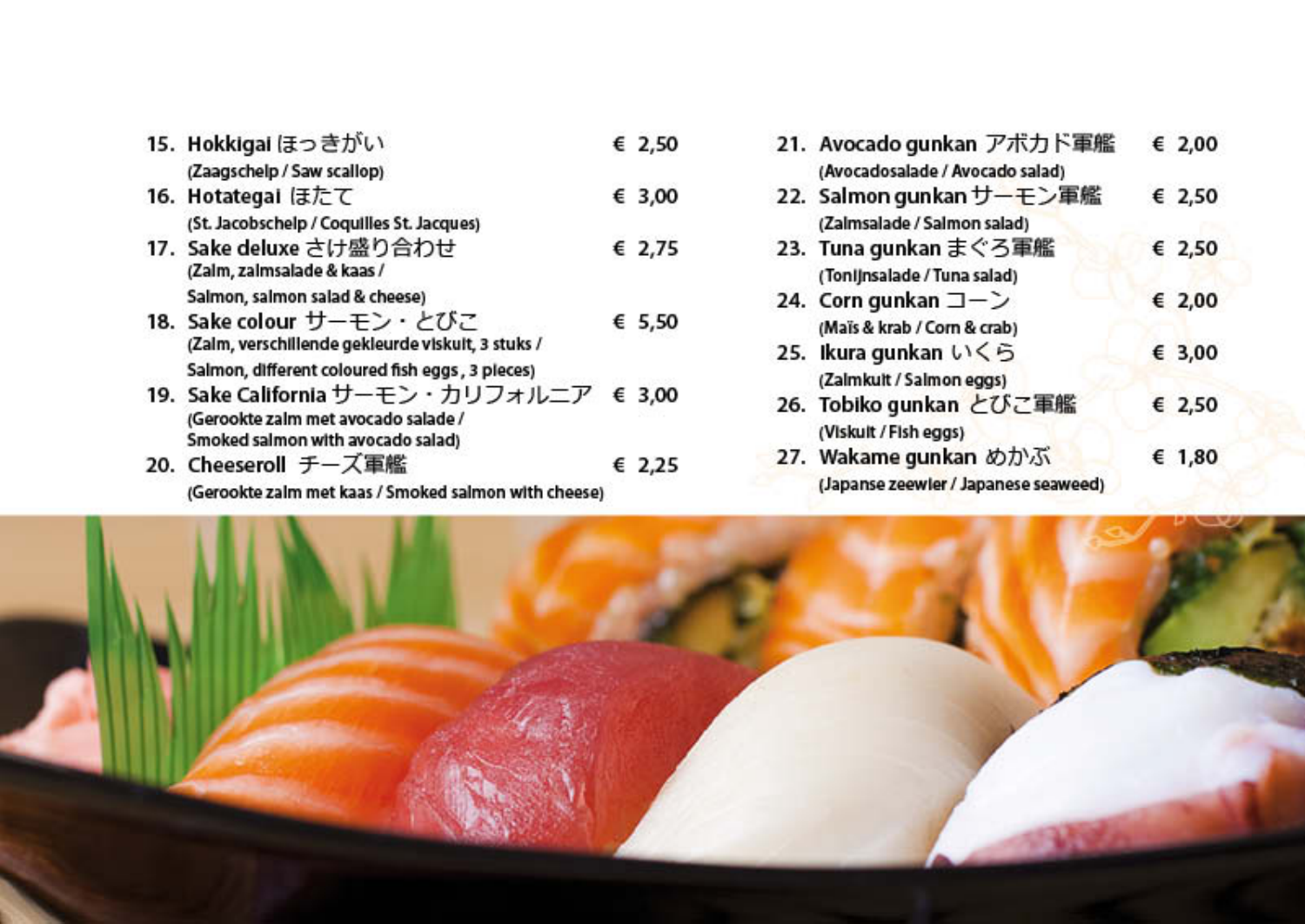

Temaki's (Hand-rolls) 手巻き寿司 (per stuk / per piece / 一貫)

- 01. Sake temaki サーモン手巻き € 4,25 (Zalm / Salmon)
- 02. Spicy tuna temaki スパイシー・ツナ手巻き € 4,80 (Pittige tonijn / Spicy tuna)
- 03. Yasai temaki 野菜手巻き € 4,00 (Vegetarisch / Vegetable)
- 04. California temaki カリフォルニア手巻き € 4,50 (Viskuit, avocado, krab, omelet / Fish eggs, avocado, crab, omelette)
- 05. Ebi furai temaki エビフライ手巻き € 4,80 (Gefrituurde garnaal, komkommer / Fried shrimp, cucumber)

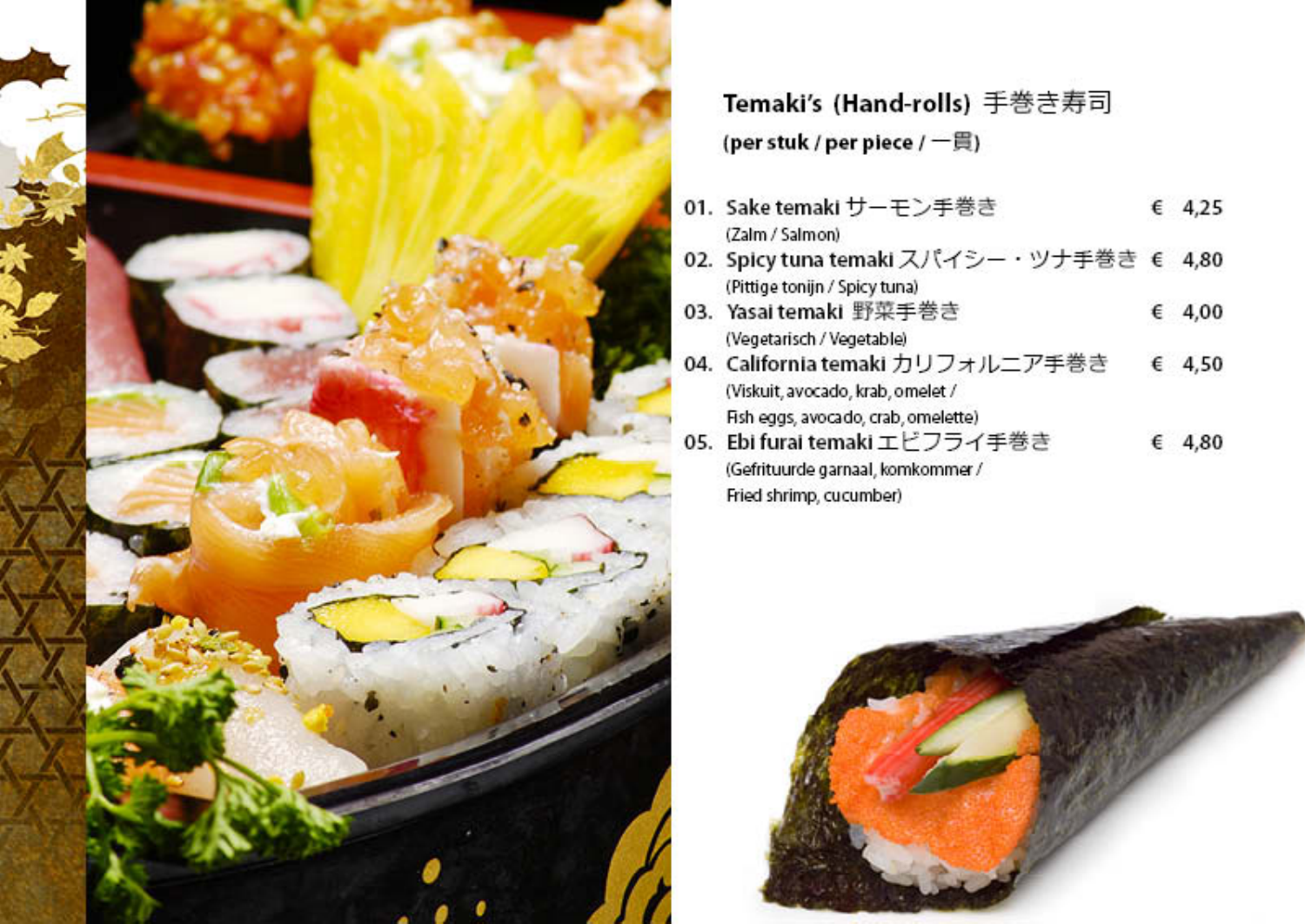# Hosomaki's 細巻き / Uramaki's 裏巻き (per rol / per roll / 一巻)

| 01. Kappa maki カッパ巻き                       | € 4.50 |
|--------------------------------------------|--------|
| (Komkommer, 6 stuks / Cucumber, 6 pieces)  |        |
| 02. Sake maki サーモン巻き                       | € 5,50 |
| (Zalm, 6 stuks / Salmon, 6 pieces)         |        |
| 03. Tekka maki 鉄火巻                         | € 5,50 |
| (Tonijn, 6 stuks / Tuna, 6 pieces)         |        |
| 04. Kanimaki かに巻き                          | € 5.50 |
| (Krabstick, 6 stuks / Crabstick, 6 pieces) |        |
| 05. Do re mi makiドレミ巻き                     | € 4.50 |
| (Komkommer, rettich, krab, 6 stuks /       |        |
| Cucumber, radish, crab, 6 pieces)          |        |
| 06. Tamago maki たまご巻き                      | 4.50   |

(Japanse omelet, 6 stuks / Japanese omelette, 6 pieces)



| 07. Oshinko maki おしんこ巻き                               | € 4.80 |
|-------------------------------------------------------|--------|
| (Gele rettich, 6 stuks / Yellow radish, 6 pieces)     |        |
| 08. Unagi maki うなぎ巻き                                  | € 8,50 |
| (Gegrilde paling, 6 stuks / Smoked eel, 6 pieces)     |        |
| 09. California roll カリフォルニア巻き                         | €11,00 |
| (Viskuit, avocado, krab, omelet, 8 stuks /            |        |
| Fish eggs, avocado, crab, omelette, 8 pieces)         |        |
| 10. Cream cheese maki クリームチーズ巻き €11,50                |        |
| (Roomkaas, komkommer, krab, 8 stuks /                 |        |
| Cream cheese, cucumber, crab, 8 pieces)               |        |
| 11. Ebi furai roll エビフライ巻き                            | €11,50 |
| (Gefrituurde garnaal, komkommer, 8 stuks /            |        |
| Fried shrimp, cucumber, 8 pieces)                     |        |
| 12. Spicy tuna roll スパイシー・ツナ巻き                        | €11,50 |
| (Tonijnsalade, komkommer, krab, 8 stuks /             |        |
| Tuna salad, cucumber, crab, 8 pieces)                 |        |
| 13. Sake mango サーモン・マンゴー巻き                            | €12,50 |
| (Zalm, mango, 6 stuks / Salmon, mango, 6 pieces)      |        |
| 14. Futo maki 太巻き                                     | €12,50 |
| (Grote sushi rol, 8 stuks / Big sushi roll, 8 pieces) |        |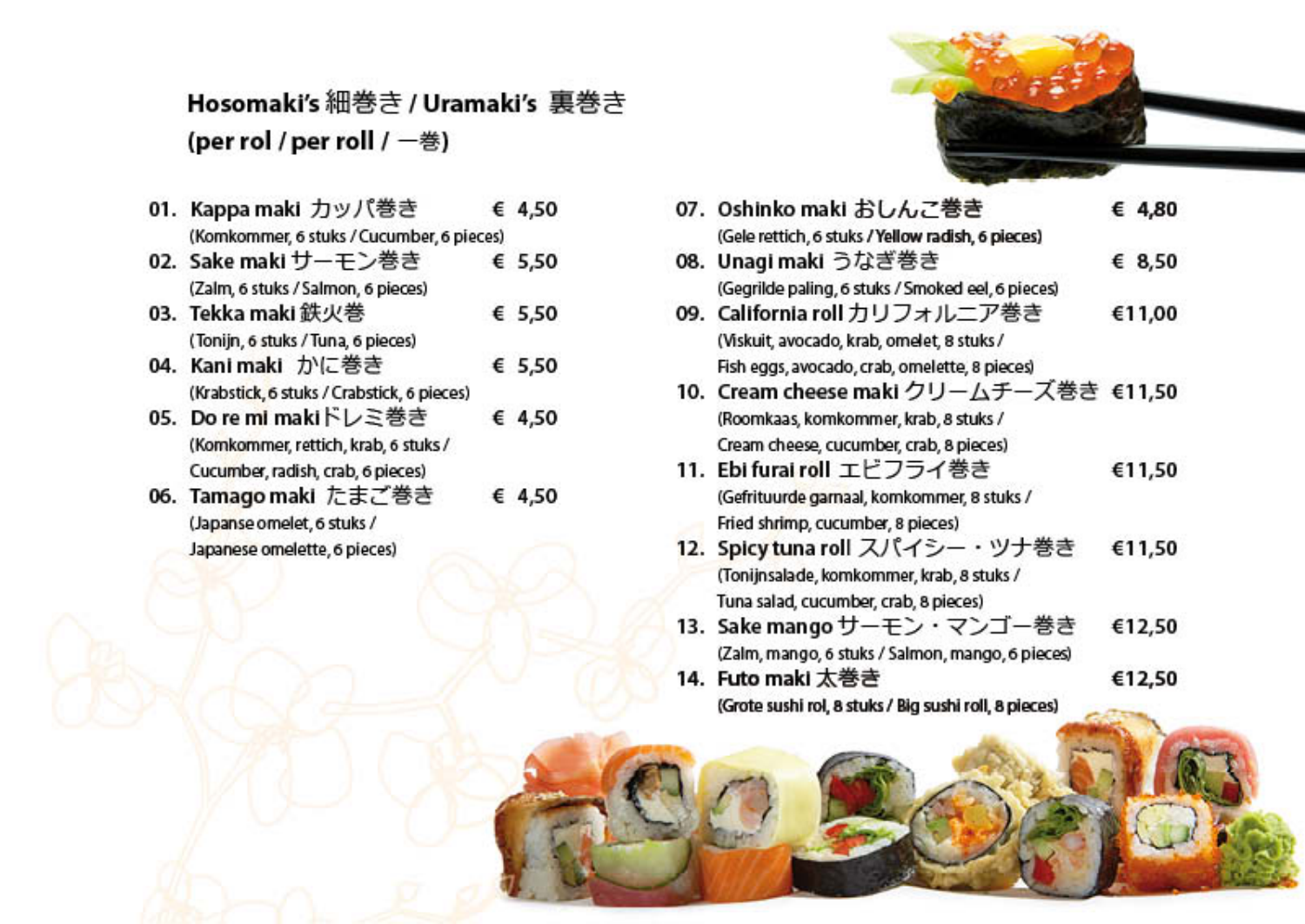# Sashimi (Rauwe vis) 刺身 (4 plakken / 4 slices / 四切れ)

- 01. Sake  $t$ - $\mp$ ) € 5.50 (Zalm / Salmon)
- 02. Maguro まぐろ € 6,50 (Tonlin/Tuna) 03. Saba  $\pm 1.5$ € 3.75
- (Makreel / Mackerel) 04. Suzuki 항공 € 4,50 (Zeebaars / Sea bass)
- 05. Ama ebi  $\sharp \exists 75$ € 5,50 (Zoete garna al / Sweet shrimp)
- € 7.50 06. Hotategal ほたて (St. Jacobsschelp / Coquilles St. Jacques)
- 07. Hamachi はまち  $69.50$

(Gele virwls / Yellow tail) (indien op voorraad)



|  | 01. Sushi mix klein 寿司ミックス (小)                             | €12,50 |
|--|------------------------------------------------------------|--------|
|  | (6 stuks sushi / 6 pieces sushi)                           |        |
|  | 02. Sushi mix groot 寿司ミックス(大)                              | €22,50 |
|  | (12 stuks sushi/12 pieces sushi)                           |        |
|  | 03. Sashimi mix klein 刺身ミックス (小)                           | €18,50 |
|  | (5 verschillende vissoorten / 5 different kind of fishes)  |        |
|  | 04. Sashimi mix groot 刺身ミックス (大)                           | €27,50 |
|  | (7 versschillende vissoorten / 7 different kind of fishes) |        |
|  | 05. Sushi & sashimi mix klein 寿司· 刺身ミックス (小)               | €15,50 |
|  | (4 stuks sushi & 2 verschillende vissoorten/               |        |
|  | 4 pieces sushi & 2 different kind of fishes                |        |
|  | 06. Sushi & sashimi mix groot 寿司・刺身ミックス(大)                 | €26,50 |
|  | (10 stuks sushi & 3 verschillende vissoorten /             |        |

10 pieces sushi & 3 different kind of fishes)

Houdt u erg van sushi & sashimi en wilt u gaag verrast worden door een selectie van onze chef, dan kunt u klezen uit de onderstaande keuzes.

| Chef's keuze A:                                              | 650.00  |
|--------------------------------------------------------------|---------|
| 26 stuks sushi's of 22 stuks sushi's met 2 soorten sashimi's |         |
| Chef's keuze B:                                              | £75,00  |
| 40 Stuks sushi's of 33 stuks sushi's met 3 soorten sashimi's |         |
| Chef's keuze C:                                              | €100.00 |
| 56 stuks sushi's of 44 stuks sushi's met 6 soorten sashimi's |         |

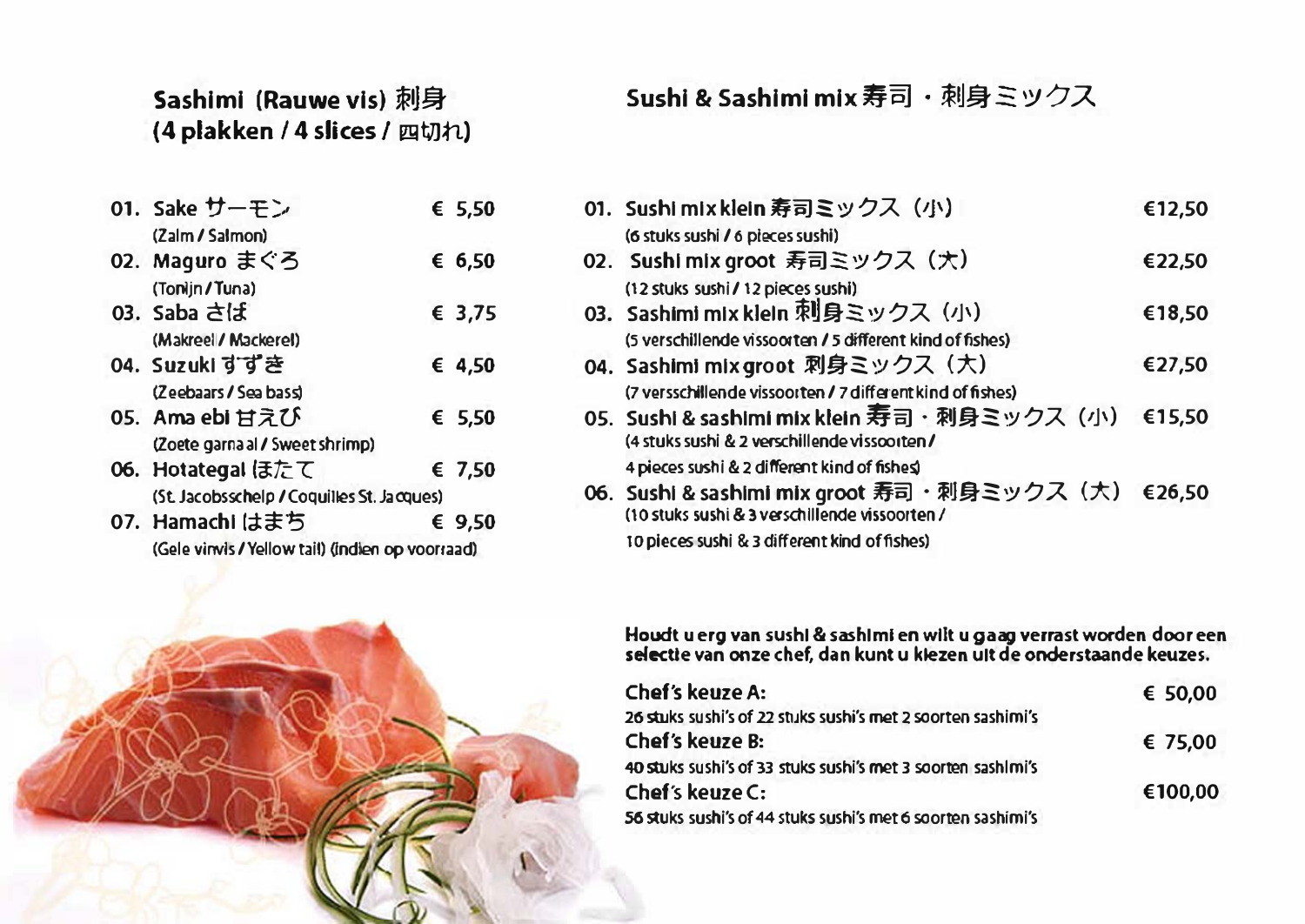

| Nippon salada 日本のサラダ                                     | 64.50   |
|----------------------------------------------------------|---------|
| (Japanse salade / Japanese salad)                        |         |
| Niku Gyoza 餃子                                            | 6,50    |
| (Viees pasteitjes, 3 stuks / Pork patties, 3 pieces)     |         |
| Yakitori 焼き鳥                                             | 67,50   |
| (2 Japanse kipspiezen / 2 Japanese chicken skewers)      |         |
| Beeftataki 牛肉のたたき                                        | €13,50  |
| (Japanse ossenhaas carpaccio / Japanese beef carpaccio)  |         |
| Chikin-katsu チキンカツ                                       | €12,50  |
| (Krokante kip in een jasje van broodkruimels/            |         |
| Crispy chicken with a jacket of breadcrumbs              |         |
| Tempura yasal 野梨天ぷら                                      | €10,50  |
| (Gefrituurde groenten / Fried vegetables)                |         |
| Tempura chikin 男肉の天ぷら                                    | €12,50  |
| (Gefrituurdekipfilet / Fried chicken)                    |         |
| Tempura sakana さかなの天ぷら                                   | €13,50  |
| (Verschillen de gefrituurde visfilet / Mixed fried fish) |         |
| Tempura ebi えびの天ぷら                                       | € 16,50 |
| (Gefrituurde gamalen, 5 stuks / Fried Shrimps, 5 pieces) |         |

# Soepen / Soups / スープ

| Miso soep みそ汁                                  | 64,50 |
|------------------------------------------------|-------|
| (Soep met tofu, zeevier en lente uitjes/       |       |
| Soupwith tofu, seaweed and spring onions)      |       |
| Osuimono soepお吸い物                              | 6.50  |
| (Heldere Japanse vissoep / Japanese fish soup) |       |